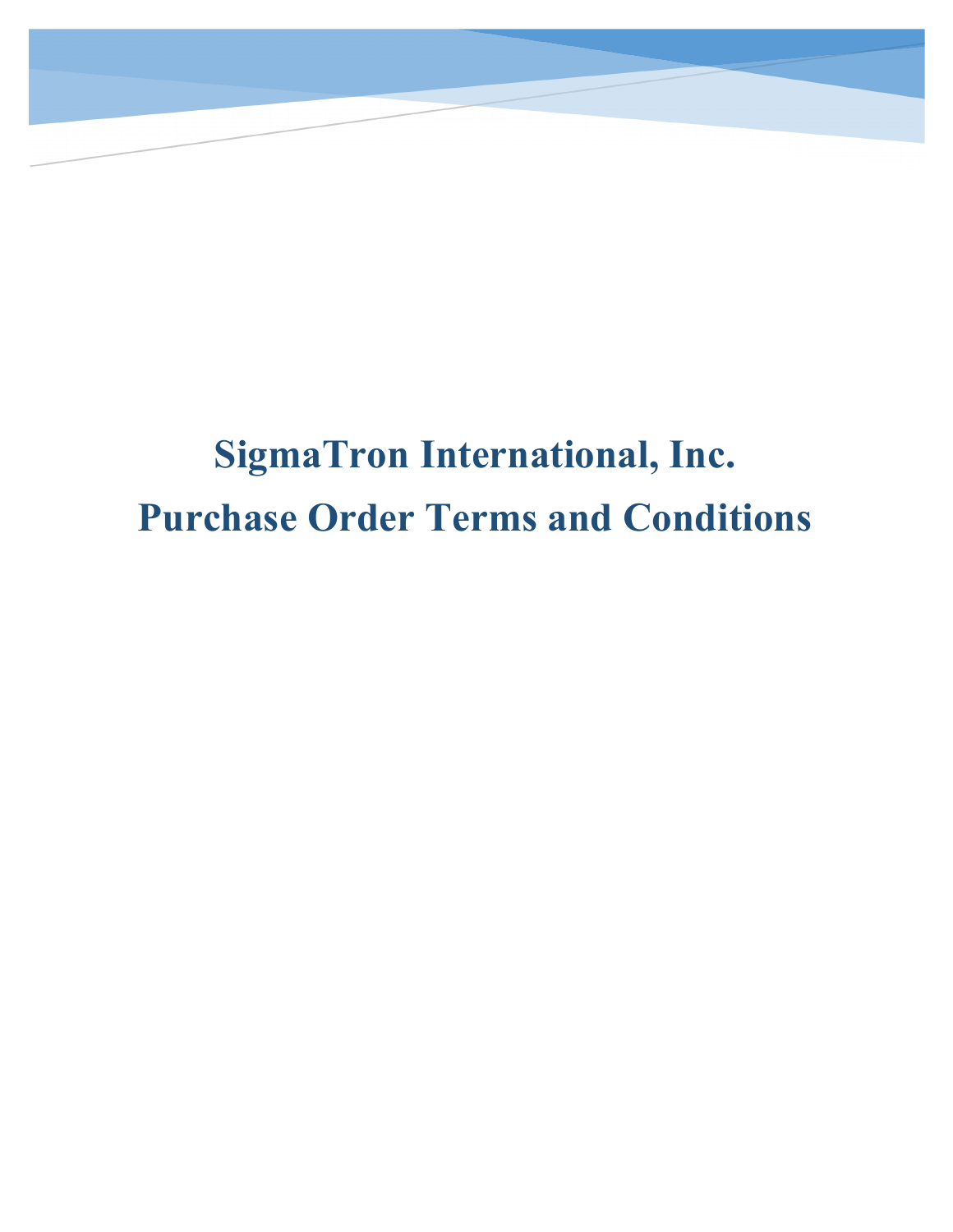## **Table of Contents: Page**

| 1. |                                                                                                                                                                                                                                                                                                                                                                                                                                                                                                                                         | $\overline{c}$ |
|----|-----------------------------------------------------------------------------------------------------------------------------------------------------------------------------------------------------------------------------------------------------------------------------------------------------------------------------------------------------------------------------------------------------------------------------------------------------------------------------------------------------------------------------------------|----------------|
| 2. |                                                                                                                                                                                                                                                                                                                                                                                                                                                                                                                                         | $\overline{2}$ |
| 3. |                                                                                                                                                                                                                                                                                                                                                                                                                                                                                                                                         | $\overline{c}$ |
| 4. |                                                                                                                                                                                                                                                                                                                                                                                                                                                                                                                                         | 3              |
| 5. |                                                                                                                                                                                                                                                                                                                                                                                                                                                                                                                                         | 3              |
| 6. |                                                                                                                                                                                                                                                                                                                                                                                                                                                                                                                                         | 3              |
| 7. |                                                                                                                                                                                                                                                                                                                                                                                                                                                                                                                                         | 4              |
| 8. |                                                                                                                                                                                                                                                                                                                                                                                                                                                                                                                                         | 4              |
| 9. | $\begin{minipage}[c]{0.9\linewidth} \textbf{INDEX} \end{minipage}[ \begin{minipage}[c]{0.9\linewidth} \textbf{INDEX} \end{minipage}[ \begin{minipage}[c]{0.9\linewidth} \textbf{INDEX} \end{minipage}[ \begin{minipage}[c]{0.9\linewidth} \textbf{INDEX} \end{minipage}[ \begin{minipage}[c]{0.9\linewidth} \textbf{query} \end{minipage}[ \begin{minipage}[c]{0.9\linewidth} \textbf{query} \end{minipage}[ \begin{minipage}[c]{0.9\linewidth} \textbf{query} \end{minipage}[ \begin{minipage}[c]{0.9\linewidth} \textbf{query} \end{$ | 4              |
|    |                                                                                                                                                                                                                                                                                                                                                                                                                                                                                                                                         | 4              |
|    |                                                                                                                                                                                                                                                                                                                                                                                                                                                                                                                                         | 5              |
|    |                                                                                                                                                                                                                                                                                                                                                                                                                                                                                                                                         | 5              |
|    |                                                                                                                                                                                                                                                                                                                                                                                                                                                                                                                                         | 5              |
|    |                                                                                                                                                                                                                                                                                                                                                                                                                                                                                                                                         | 5              |
|    |                                                                                                                                                                                                                                                                                                                                                                                                                                                                                                                                         | 5              |
|    |                                                                                                                                                                                                                                                                                                                                                                                                                                                                                                                                         | 5              |
|    |                                                                                                                                                                                                                                                                                                                                                                                                                                                                                                                                         | 6              |
|    |                                                                                                                                                                                                                                                                                                                                                                                                                                                                                                                                         | 6              |
|    |                                                                                                                                                                                                                                                                                                                                                                                                                                                                                                                                         | 6              |
|    |                                                                                                                                                                                                                                                                                                                                                                                                                                                                                                                                         | 6              |
|    |                                                                                                                                                                                                                                                                                                                                                                                                                                                                                                                                         | 6              |
|    |                                                                                                                                                                                                                                                                                                                                                                                                                                                                                                                                         | 6              |
|    |                                                                                                                                                                                                                                                                                                                                                                                                                                                                                                                                         | 6              |
|    |                                                                                                                                                                                                                                                                                                                                                                                                                                                                                                                                         | 6              |
|    |                                                                                                                                                                                                                                                                                                                                                                                                                                                                                                                                         | 6              |
|    |                                                                                                                                                                                                                                                                                                                                                                                                                                                                                                                                         | 7              |
|    |                                                                                                                                                                                                                                                                                                                                                                                                                                                                                                                                         | 7              |
|    |                                                                                                                                                                                                                                                                                                                                                                                                                                                                                                                                         | 7              |
|    |                                                                                                                                                                                                                                                                                                                                                                                                                                                                                                                                         | 7              |
|    |                                                                                                                                                                                                                                                                                                                                                                                                                                                                                                                                         | 7              |
|    |                                                                                                                                                                                                                                                                                                                                                                                                                                                                                                                                         | 7              |
|    |                                                                                                                                                                                                                                                                                                                                                                                                                                                                                                                                         | 7              |
|    |                                                                                                                                                                                                                                                                                                                                                                                                                                                                                                                                         | 7              |
|    |                                                                                                                                                                                                                                                                                                                                                                                                                                                                                                                                         | 7              |
|    |                                                                                                                                                                                                                                                                                                                                                                                                                                                                                                                                         | 7              |
|    |                                                                                                                                                                                                                                                                                                                                                                                                                                                                                                                                         | 8              |
|    |                                                                                                                                                                                                                                                                                                                                                                                                                                                                                                                                         | 8              |
|    |                                                                                                                                                                                                                                                                                                                                                                                                                                                                                                                                         | 8              |
|    |                                                                                                                                                                                                                                                                                                                                                                                                                                                                                                                                         | 9              |
|    |                                                                                                                                                                                                                                                                                                                                                                                                                                                                                                                                         | 10             |
|    |                                                                                                                                                                                                                                                                                                                                                                                                                                                                                                                                         | 10             |
|    |                                                                                                                                                                                                                                                                                                                                                                                                                                                                                                                                         | 10             |
|    |                                                                                                                                                                                                                                                                                                                                                                                                                                                                                                                                         | 10             |
|    |                                                                                                                                                                                                                                                                                                                                                                                                                                                                                                                                         | 10             |
|    |                                                                                                                                                                                                                                                                                                                                                                                                                                                                                                                                         | 10             |
|    |                                                                                                                                                                                                                                                                                                                                                                                                                                                                                                                                         | 10             |
|    |                                                                                                                                                                                                                                                                                                                                                                                                                                                                                                                                         | 10             |
|    |                                                                                                                                                                                                                                                                                                                                                                                                                                                                                                                                         | 10             |
|    |                                                                                                                                                                                                                                                                                                                                                                                                                                                                                                                                         | 10             |
|    |                                                                                                                                                                                                                                                                                                                                                                                                                                                                                                                                         | -11            |
|    |                                                                                                                                                                                                                                                                                                                                                                                                                                                                                                                                         |                |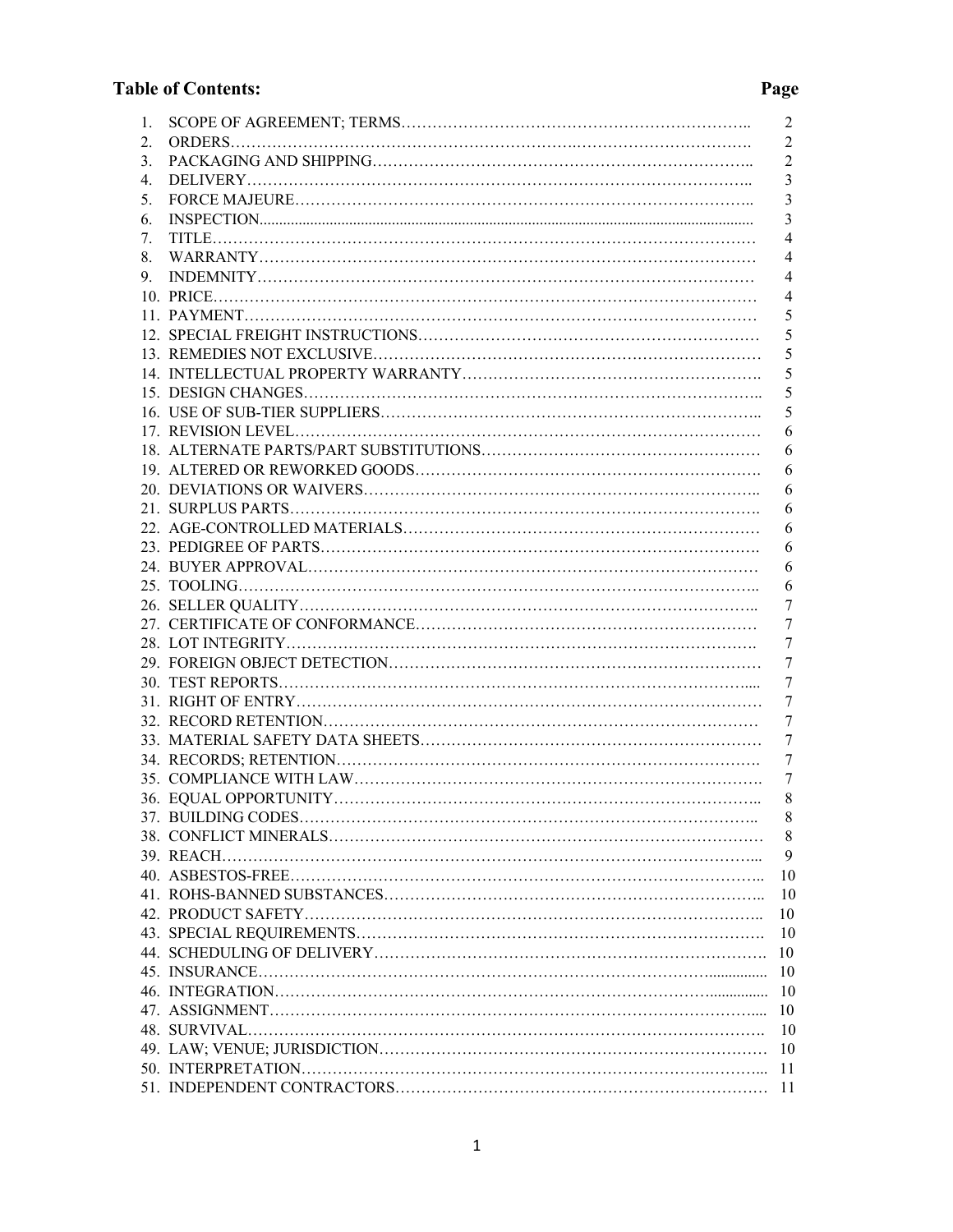- **1. SCOPE OF AGREEMENT; TERMS**. These terms and conditions apply to the provision of goods and services by Seller as ordered by SigmaTron International, Inc. ("Buyer") from time to time on a purchase order or similar document and all supporting and related documentation including engineering documentation and specifications, instructions and changes in deliveries provided by Buyer (each, an "order"). The term "Seller" means the supplier of any goods or services and all others liable for their supply, and their agents, successors and assigns. These terms and conditions and any other provisions stated in the order (collectively, the "terms") shall constitute the entire agreement relating to the purchase of the goods or services ordered on the face of an order and supersede all prior or contemporaneous understandings, agreements, negotiations, representations, warranties and communications, written or oral. Seller is hereby notified of Buyer's objection to any of Seller's contract provisions inconsistent with the terms and to any additional contract provisions proposed by Seller in accepting or acknowledging an order and none of such contract provisions shall become a part of the order unless accepted in writing by Buyer. Neither Buyer's subsequent lack of objection to any such contract provisions, nor the acceptance of goods or services ordered by Buyer, shall constitute or be deemed an agreement by Buyer to any such contract provisions. Seller may not assign any order without Buyer's written consent.
- **2. ORDERS.** Each order by Buyer for the purchase of good or services is considered accepted and subject to the terms when Seller ships or delivers the goods, performs the services or otherwise indicates acceptance as to all or part of the order; provided however that (a) each order is subject to change or withdrawal, in whole or in part, by Buyer at any time before acceptance without liability to Buyer, and (b) Buyer may cancel or reschedule any part or all of an order without liability to Buyer if (1) Buyer gives notice at least 180 days before the specified delivery date, or (2) Seller agrees in writing. In addition, each order is subject to Seller's established cancellation policies that allow Buyer to reschedule and cancel order quantities before the specified delivery date without liability to Buyer if Buyer complies with the terms of such established cancellation policies; when Seller has no such established cancellation policies, Buyer may cancel or reschedule any part or all of an order without liability to Buyer if Buyer gives notice more than 45 days before the specified delivery date.,
- **3. PACKAGING AND SHIPPING.** Seller shall suitably pack, mark and ship the goods to secure transit without damage and in compliance with any requirements of common carriers, any special handling instructions communicated by Buyer, and best commercial practices. Hazardous material shall be in approved containers. Goods requiring protection against environmental hazards, including electrostatic discharge (ESD), temperature, humidity, rust or corrosion, shall be appropriately protected and clearly marked. Buyer reserves the right to select the common carrier to be used by Seller. Seller shall be liable for any difference in freight charges or damage to the goods by its failure to comply with the terms or Buyer's requirements. Seller will send Buyer a Notice of Shipment giving the number of the order, kind and amount of goods, and route at or prior to time of shipment. No charge will be allowed for boxing, packing or cartage unless agreed by Buyer. Unless otherwise stated in the order, or agency regulation, the part container marking of each shipment shall contain, at a minimum, the following fields: Buyer P.O. number, Buyer part number, Seller part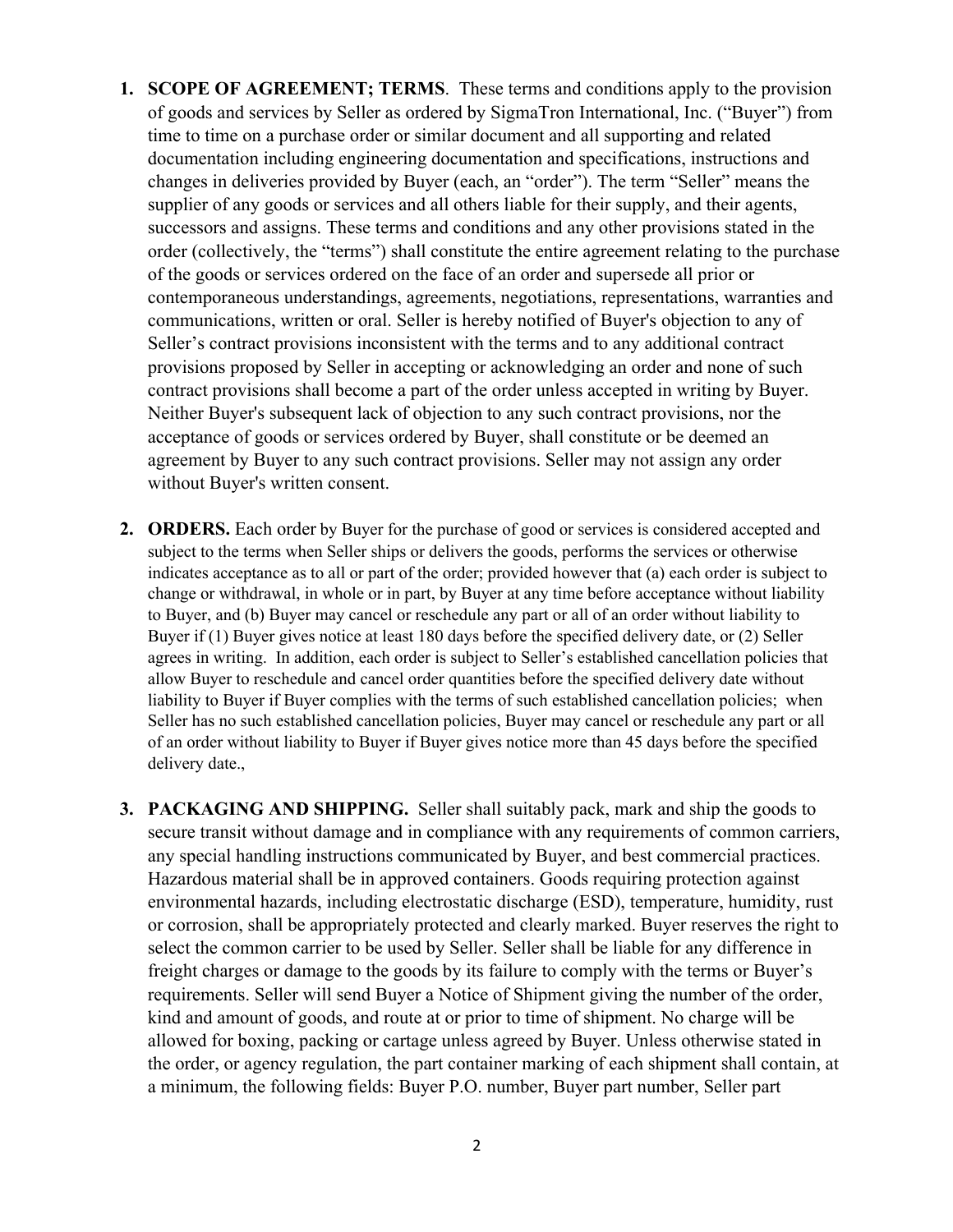number, if different, country of origin, revision level, date code, quantity and lot code, if available.

- **4. DELIVERY**. Time is of the essence for each order. Delivery of the goods, in the exact quantities ordered, or performance of the services must be made by the dates specified in the order except as agreed by Buyer. Subject to the force majeure clause below, in the event of Seller's failure to deliver or perform when specified, Buyer reserves the right to cancel any order or any part thereof without prejudice to its other rights, and Seller agrees that Buyer may charge Seller with any loss or expense sustained as a result of such failure to deliver or perform and may return all or part of any shipment of goods so made or performance tendered. Acceptance of any partial shipment or performance after the scheduled delivery or performance date shall not constitute a waiver of subsequent delivery or performance dates as scheduled.
- **5. FORCE MAJEURE**. A delay of Buyer to take shipments or accept performance under an order or of Seller to deliver goods or perform services (in either case, the "Performing Party"), if the delay is the direct result of fire, explosion, flood, war, accident, interruption of or delay in transportation, labor strike or any other circumstance of like or different character beyond the Performing Party's reasonable control, shall be excused if the Performing Party provides prompt notice to the other party of the event and anticipated duration of the delay. In the event that a force majeure event delays Seller's performance, Buyer shall have the right, at its option, to reduce the quantity of goods or services covered by an order by all or part of the shipments not taken or services not performed, extend the delivery period by a time equal to that during which shipments have not been taken or services have not been performed, or require Seller to deliver to or perform at another plant designated by Buyer at Seller's sole risk and expense. Buyer may elect more than one of these remedies and any other remedy or remedies to which it may be entitled at law or in equity, for any order.
- **6. INSPECTION**. Payment for goods or services shall not constitute an acceptance, but all goods sold or services performed shall be received subject to Buyer's inspection. Buyer may inspect all goods (including all tooling and material used in their manufacture) and services performed at times and places designated by Buyer, including at the place of manufacture. Seller will perform such inspections as are designated by Buyer. Seller will make inspection systems, procedures and records available to Buyer upon request. Notwithstanding any prior payment, Buyer may reject and return any goods or services which (a) are defective, unsatisfactory, or of inferior quality or workmanship, (b) fail to meet the specifications or other requirements of the applicable order, or (c) in Buyer's sole opinion, determined in good faith, contain any conflict mineral (as defined in Section 35 below) originating in the Democratic Republic of Congo ("DRC") or an adjoining country (as defined in Section 35 below) if Buyer has not specifically agreed in advance that Seller may furnish goods that contain such conflict mineral and such furnished goods shall be deemed nonconforming. Such rejected goods shall, unless used by Buyer, remain the property of Seller and may be returned at Seller's risk and expense, and Seller shall reimburse Buyer for all prior payments therefor and costs incurred in connection with shipment or return of such goods.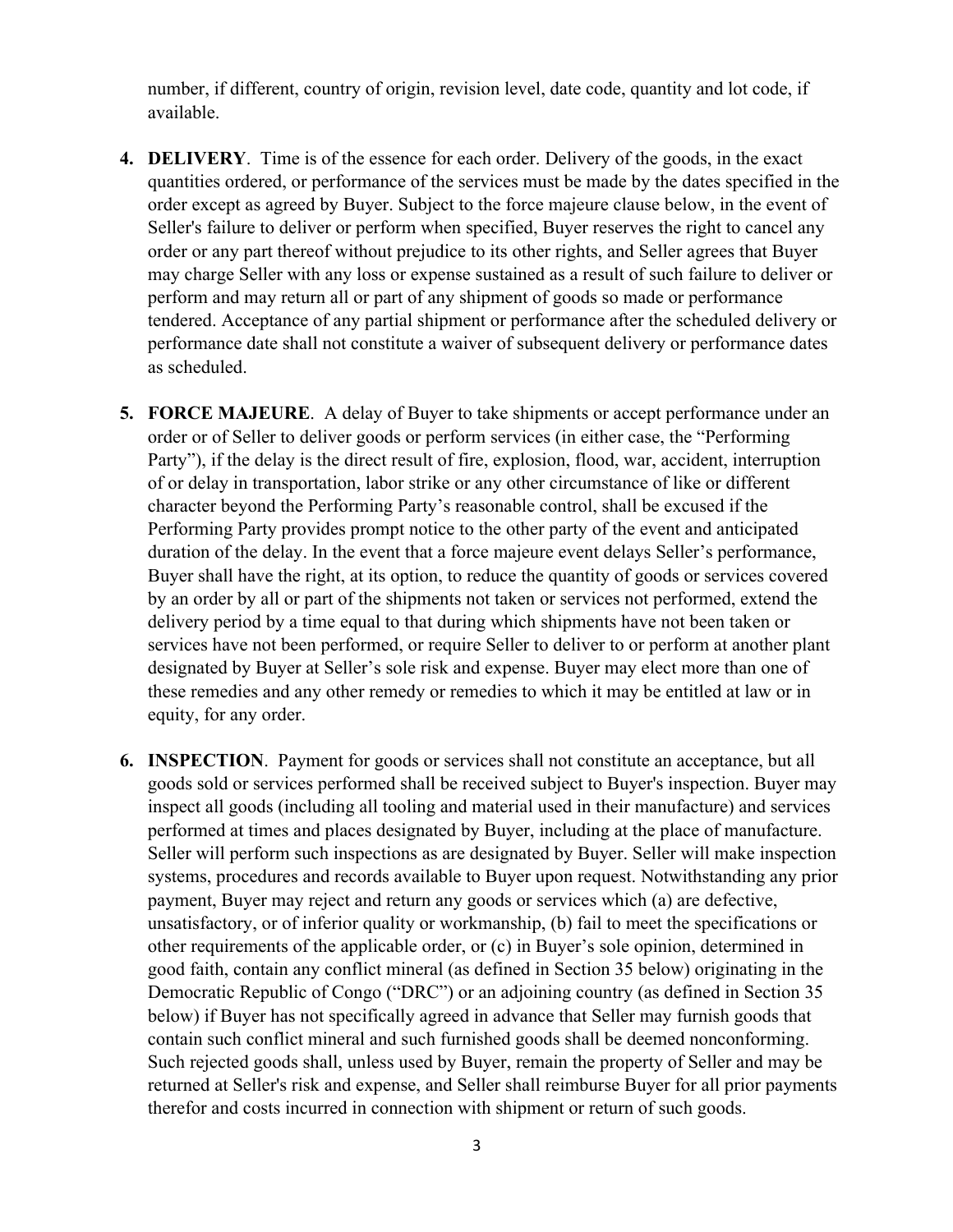- **7. TITLE**. Whether an order is designated as "delivered" or "f.o.b" Buyer's plant or Seller's plant, and without regard to which party arranges for or pays the freight, title and risk of loss of the goods shall not pass to Buyer until Buyer actually receives and accepts the goods at the point or points of delivery. The risk of loss of, or damage to, goods which so fail to conform to the order as to give a right of rejection shall remain with Seller until cure or acceptance.
- **8. WARRANTY**. Seller warrants that it has good and merchantable title to the goods and that the goods are free of defects in material and workmanship, will conform strictly to the order, shall be of good merchantable quality and fit for the purpose for which sold, are genuine and are manufactured by a manufacturer approved by Buyer, and are sold to Buyer free and clear of all claims, liens and encumbrances. If services are involved, Seller warrants that the services will conform strictly to the order and be performed in a workmanlike and professional manner in accordance with generally recognized commercial practices and industry standards for similar services. Seller will devote adequate resources to meet its obligations under each order. Seller further warrants that information concerning the goods or services furnished to Buyer or its customer accurately describes their nature and performance. These warranties are in addition to any warranty or service guarantee offered by Seller or implied or provided by law. Seller agrees to pay the cost of Buyer's defense, including attorney's fees, and Buyer's losses, including judgments, in any claim or suit arising from any breach of any of Seller's warranties.
- **9. INDEMNITY**. Seller agrees to defend, indemnify and save harmless Buyer and its subsidiaries and any of their successors, assigns, customers, agents, representatives, and employees from any and all charges, claims and suits by third parties, including successors, assigns, customers, agents, representatives and employees of Seller and of Buyer, based upon or arising out of any damage, losses, expenses, charges, costs, injuries or illness sustained or incurred by any such person or persons as a direct or indirect result of the purchase, use of the goods or services covered by an order, the performance or nonperformance of an order or the services or deliverables provided for thereunder, the performance of or failure to perform any work or other activity related to such services, or for Seller's breach of warranties. Buyer shall promptly notify Seller as to any actual or threatened claim or suit related to an order or the goods or services provided thereunder, and Seller shall either (a) upon written notice to Buyer within thirty (30) days of Buyer's notice, assume full control of the defense thereof, in which case Buyer may elect to participate in the defense at Buyer's cost and Seller agrees not to settle such claim or suit without Buyer's consent, or (b) pay or reimburse Buyer for all of Buyer's actual costs and expenses, including attorney's fees, in the defense of such claim or suit.
- **10. PRICE**. Unless Buyer directs Seller that a price shall be as quoted on the shipment date, if a price is omitted on an order or not otherwise approved by Buyer at least 48 hours prior to shipment of the goods or performance of the services, it is agreed that Seller's price will be the last price quoted to Buyer or the price quoted at the time of order placement, whichever is lower. Seller warrants that the prices for the goods sold to or services performed for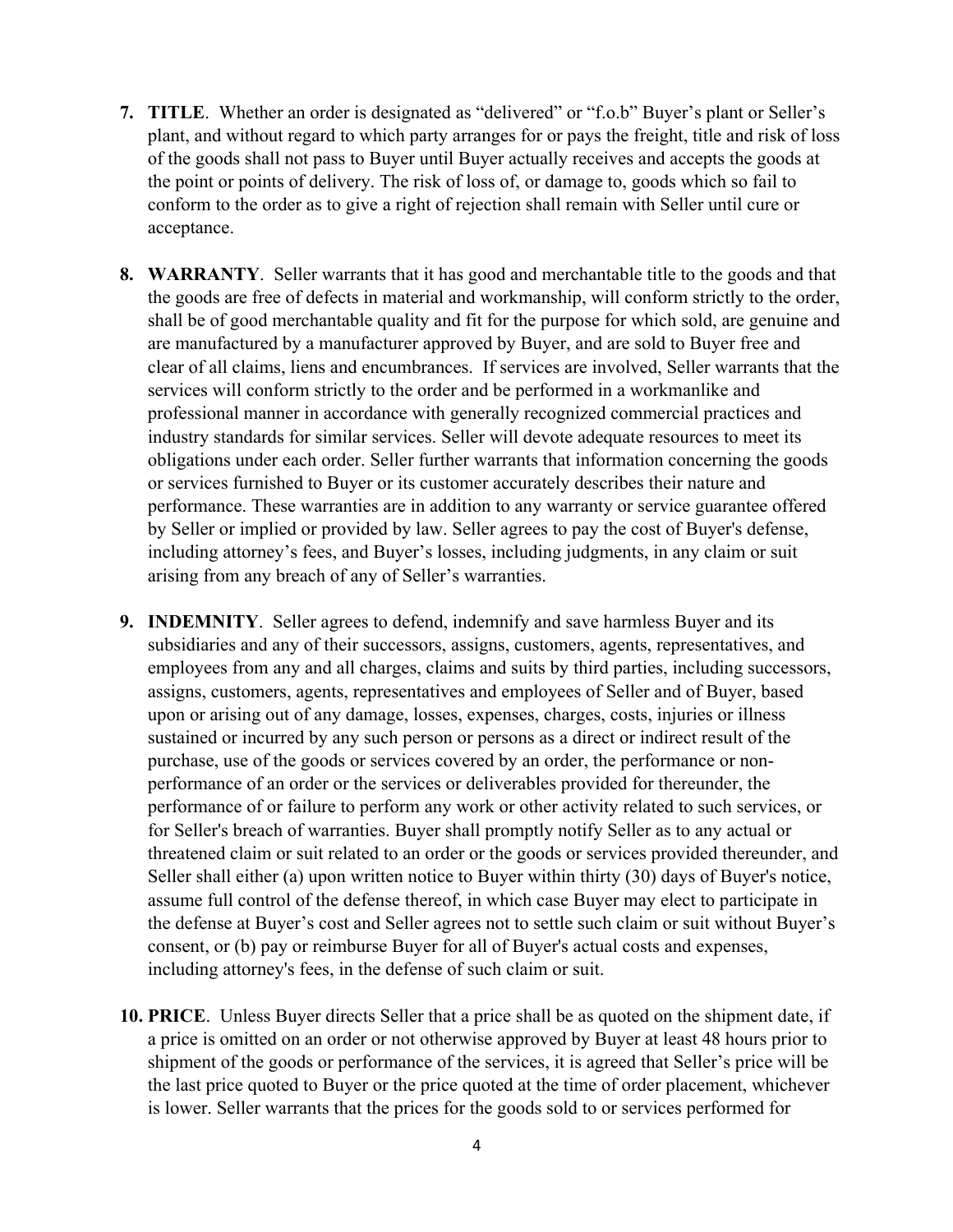Buyer are no less favorable than Seller currently extends to any other customer for the same or similar goods or services in similar quantities. If Seller reduces its prices to others during the term of an order for such goods or services, Seller will reduce the prices to Buyer for goods or services subject to the order correspondingly. Seller warrants that prices shown on an order are complete, and that no additional charges of any type will be added without Buyer's express consent.

- **11. PAYMENT**. On all invoices, the payment terms are net 60 days, unless otherwise agreed by Buyer in writing, calculated from receipt of goods at Buyer's warehouse, or the completion of the services, if services are involved, except that if the invoice requirements of Section 10 and Section 12 are not met or the inspection permitted in Section 6 is not completed, the date for calculating the payment term shall be postponed until these requirements are met or completed.
- **12. SPECIAL FREIGHT INSTRUCTIONS**. On goods bought "delivered" or "f.o.b." Buyer's plants, Seller shall prepay freight or other carrying charges and supply Buyer with a prepaid bill-of-lading or express receipt. Buyer will withhold payment of Seller's invoice until the date this condition has been fulfilled and reserves the right to take a cash discount from this latter date. The "recourse" clause on the bill-of-lading must not be signed, and any overcharges which may accrue will be for Seller's account.
- **13. REMEDIES NOT EXCLUSIVE**. The remedies set forth in the terms shall be in addition to any other remedies provided by law or in equity. No waiver of a breach of any provision of the terms shall constitute a waiver of any other breach, or of such provisions.
- **14. INTELLECTUAL PROPERTY WARRANTY.** Seller warrants and agrees that no goods or services furnished to Buyer, or the use thereof by Buyer or its customers, infringe any patent, trademark, service-mark, copyright or other proprietary or intellectual property right. Seller will defend Buyer in any claim or suit that may arise in respect thereto and Seller will indemnify and save harmless Buyer and its subsidiaries and any of their successors, assigns, customers, agents, representatives and employees against any loss, damage, charge, injury, illness, cost or expense, including attorney's fees, which may be incurred by the assertion of any such rights by other persons.
- **15. DESIGN CHANGES**. Specifications and drawings are subject to changes or design modifications ordered by Buyer which shall be promptly incorporated in Seller's production or performance upon Buyer's notice to Seller. Any increase or decrease in unit price or revision of delivery schedules occasioned by such change orders shall be made if agreed by Buyer and Seller.
- **16. USE OF SUB-TIER SUPPLIERS.** When Seller uses sub-tier suppliers, the Purchase Order, drawings and specification requirements shall be flowed down by Seller to the subtier suppliers, and Seller is responsible for the sub-tier suppliers' adherence to all order requirements.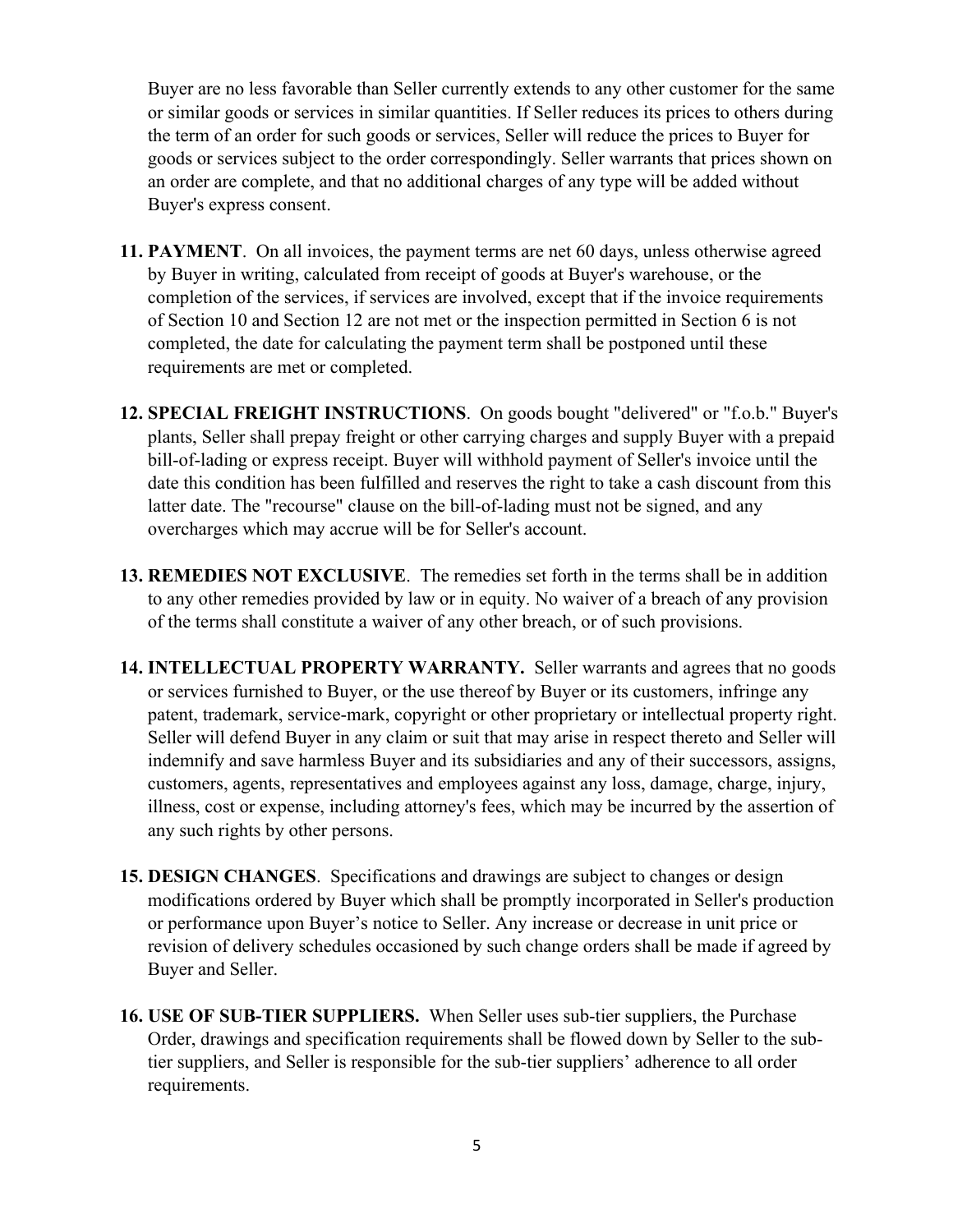- **17. REVISION LEVEL.** Unless otherwise specified, goods shall be provided to the latest revision of the specification that is in effect at the date of the order. Seller shall indicate the revision and certification levels on packaging.
- **18. ALTERNATE PARTS/PART SUBSTITUTIONS.** Alternate parts are not permitted unless Buyer agrees by order amendment. Seller is liable for costs associated with further processing resulting from use of unauthorized parts.
- **19. ALTERED OR REWORKED GOODS.** Goods which have been altered or reworked must have a sample submitted for approval by Buyer prior to shipment. Reworked and altered goods must be identified with another lot number. In addition, altered and reworked goods must have a manufacturer's Certificate of Conformance ("C of C") that acknowledges the goods are in compliance with the specification for which they were originally manufactured.
- **20. DEVIATIONS OR WAIVERS.** Requests for deviations or waivers must be submitted to and approved by Buyer prior to shipment. After a deviation or waiver has been formally approved by Buyer, Seller shall enclose a copy of the approved deviation or waiver with each shipment. Affected goods shall be identified and segregated from the conforming goods. Seller shall provide a detailed cause-and-corrective-action statement, prior to Buyer's acceptance.
- **21. SURPLUS PARTS.** Surplus parts are only allowed if they are ordered by Buyer and in new, unused condition and traceable to a manufacturer's overrun. Also, surplus parts must be in the original manufacturer's packaging, with documentation traced to a manufacturer's lot. A new order must be issued for all surplus parts.
- **22. AGE-CONTROLLED MATERIALS.** Unless otherwise specified, any age-controlled materials shall be suitable for use with at least 12 months remaining shelf life when shipped to Buyer.
- **23. PEDIGREE OF PARTS.** Seller shall ensure that parts are manufactured by and traceable to, the approved manufacturer. Seller shall take all reasonable actions to identify and mitigate the transfer of counterfeit parts.
- **24. BUYER APPROVAL**. No goods supplied to or services performed for Buyer may have a design change, a manufacturing process change, a material change, or a location of manufacturing change without prior written advance notice to and approval by Buyer. Seller shall notify Buyer of any non-conforming goods that Seller desires to ship to Buyer prior to shipment. Seller shall obtain approval from Buyer for nonconforming goods before shipping to Buyer.
- **25. TOOLING**. All special dies, molds, jigs, tools, and other equipment supplied to Seller by Buyer for the manufacture of goods shall remain the property of Buyer. Seller shall keep such property in good order and repair, ordinary wear and tear alone excepted, and insured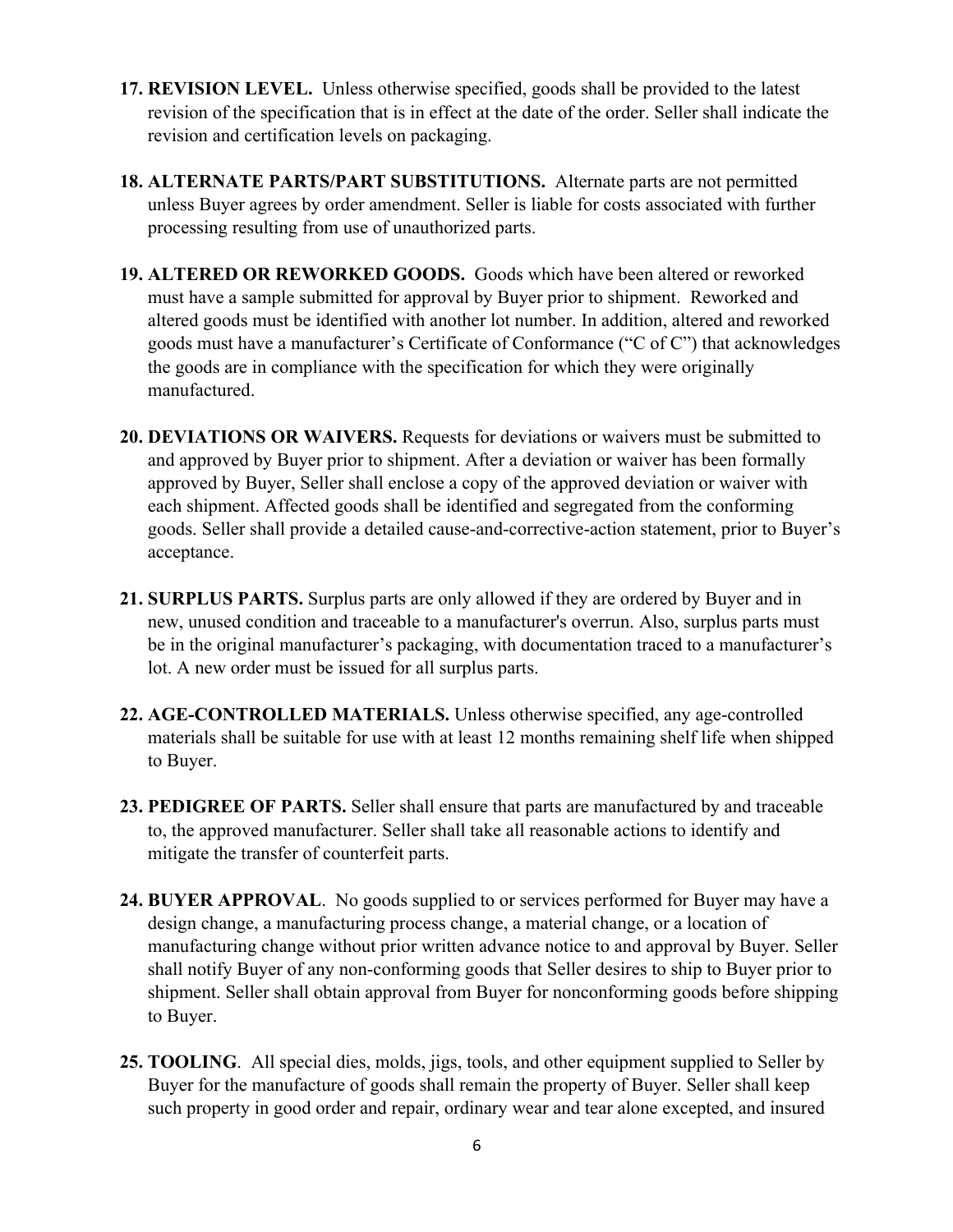for full replacement cost during the time it is in Seller's possession. If any of Buyer's property is damaged while in Seller's possession, Seller shall, at its expense, repair or replace the same.

**26. SELLER QUALITY.** At a minimum, Seller's quality and inspection systems shall comply with ISO 9001:2015 and all requirements stated in the order. In addition, Seller shall comply with the SigmaTron Supplier Quality Manual, which is available on Buyer's web site.

## **27. CERTIFICATE OF CONFORMANCE**.

- (a) When required by the order, Seller shall submit to Buyer with each shipment a C of C confirming compliance with all requirements of the order, including applicable drawings and specifications.
- (b) When required by the order, the C of C shall include the Buyer P.O. number, part number with revision level, quantity, lot/batch number, serial number (where applicable), expiration date (where applicable), and be signed by Seller.
- (c) All certifications must be clearly legible. Shipments with unclear or missing documentation will be rejected at the Seller's expense.
- (d) When required by the order and Seller is not the manufacturer, the distributor shall provide a C of C.
- **28. LOT INTEGRITY**. Each lot, contained in each shipment, must be segregated and identified when required.
- **29. FOREIGN OBJECT DETECTION** ("FOD"). Seller shall ensure that all goods are free of any debris or foreign objects.
- **30. TEST REPORTS**. Reports of chemical, mechanical and physical tests that are specified in an order must be submitted to Buyer with each shipment. If test reports are available online, Seller shall provide Buyer with the appropriate link for online access.
- **31. RIGHT OF ENTRY.** Buyer's representatives, Buyer's customers, and regulatory authorities shall be granted the right to verify at Seller's premises that goods, processes and records conform to specified requirements.
- **32. RECORD RETENTION.** Buyer, for a minimum of seven years, shall retain Certification/Inspection records, unless otherwise agreed in writing.
- **33. MATERIAL SAFETY DATA SHEETS**. Data sheets will be available for any shipment of hazardous material. Upon request, Seller shall provide the current edition of the Material Safety Data Sheet (MSDS) published by the manufacturer.
- **34. RECORDS; RETENTION.** Seller shall retain, for a minimum of seven years unless otherwise agreed by Buyer, records relating to the goods, services and Seller's performance hereunder. Seller shall provide copies of any such records to Buyer at Buyer's request.
- **35. COMPLIANCE WITH LAW**. Seller warrants and represents to Buyer that Seller and its operations comply with all applicable federal, state and local laws, codes, regulations, rules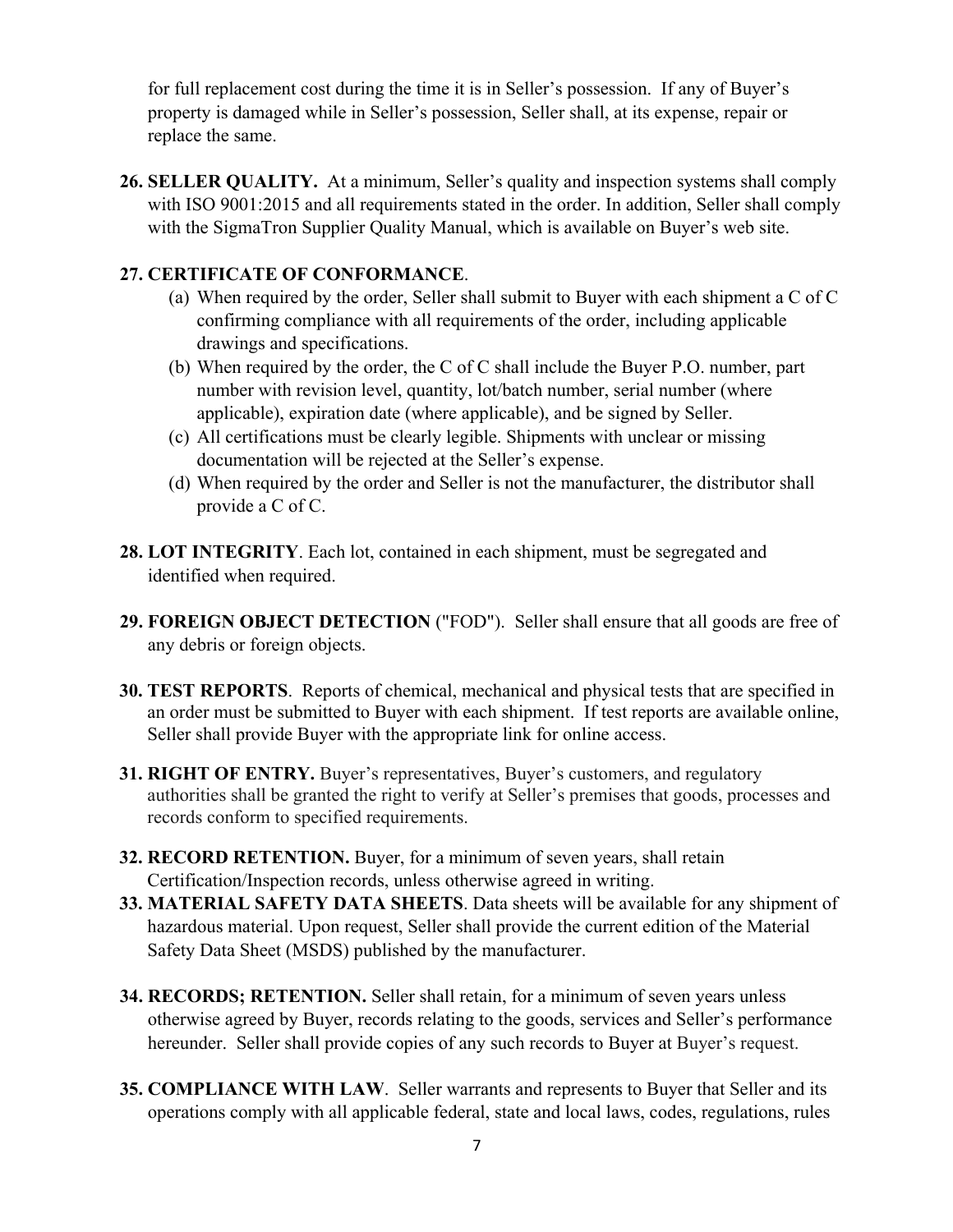and orders, including the (a) Fair Labor Standards Act, and (b) Social Security and Workmen's Compensation Laws. Without limiting the generality of the foregoing, each invoice must bear the following certification: "Materials and work covered by this invoice were produced in conformity with the Fair Labor Standards Act as amended."

- **36. EQUAL OPPORTUNITY**. Seller recognizes that Buyer requires its suppliers of goods and services to be equal opportunity employers and not to discriminate against any employee or applicant for employment because of race, creed, color, sex, national origin, handicapped or veteran status, sexual orientation or any other basis prohibited by federal or applicable state law. Each order and the terms specifically incorporate and make a part hereof and thereof all the provisions of Section 202 and 203 of Executive Order 11246, which among other things, prohibit such discrimination. Seller hereby agrees to file all compliance reports required by said Executive Order and, on request, to provide Buyer with copies of compliance reports and any other information necessary to comply with said Executive Order.
- **37. BUILDING CODES**. Seller warrants, at its own expense, that any equipment covered by an order shall, after installation, conform to all building code regulations in effect and applicable to the building and location of said building and further warrants that said equipment, after installation, shall conform to all applicable provisions of the Occupational Safety and Health Act of 1970.
- **38. CONFLICT MINERALS**. Buyer advises Seller that rules of the United States Securities and Exchange Commission may require Buyer to file a report on Form SD ("Form SD") under the Securities Exchange Act of 1934. The term "adjoining country", "conflict mineral", "conflict minerals from recycled or scrap sources" and "outside the supply chain", and variations of those terms, are used herein as those terms are defined for purposes of Form SD. The term "conflict mineral" includes columbite-tantalite (coltan), cassiterite, gold, wolframite, or any of their derivatives, which are limited to tantalum, tin, and tungsten, unless the U.S. determines that additional derivatives are financing conflict in the DRC or any adjoining country. Seller hereby represents, warrants, covenants and certifies that none of the goods furnished under an order shall contain any conflict mineral originating in the DRC or any adjoining country, unless (a) such conflict mineral is from recycled or scrap sources, (b) such conflict mineral was outside the supply chain prior to January 31, 2013, or (c) Seller has notified Buyer in advance that the goods may contain a conflict mineral originating in the DRC or an adjoining country and Buyer has specifically agreed in advance in writing that Seller may furnish such goods, or Buyer may condition its agreement on Seller's binding itself to pay all of Buyer's costs associated with compliance with the requirements of Form SD arising out of the fact that such goods may contain any conflict mineral originating in the DRC or any adjoining country. Seller further agrees (i) to respond promptly to each inquiry by Buyer from time to time certifying in writing to Buyer whether Seller is complying with this Section, (ii) to provide Buyer promptly with such information regarding the source and chain of custody of all conflict minerals that may be contained in goods furnished under an order as Buyer may request from time to time and to certify in writing as to the accuracy and completeness of such information, (iii) to cooperate promptly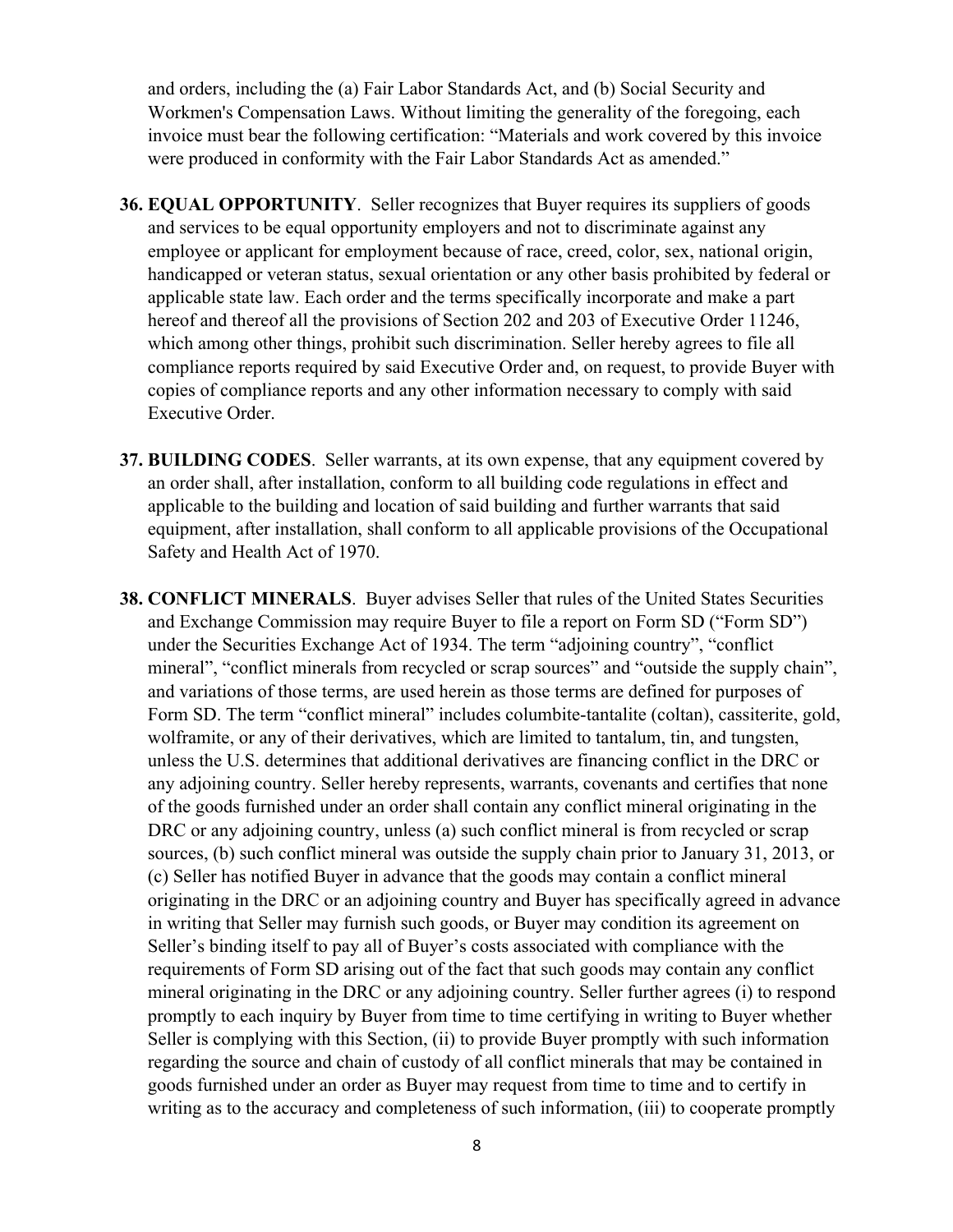as requested by Buyer with Buyer's efforts to comply with the requirements of Form SD, and (iv) without limiting Seller's obligations to comply fully with this Section, to cause its subcontractors and sub-suppliers of every tier to provide Buyer and Seller with the information and cooperation that Seller is required to provide under the foregoing clauses (i), (ii) and (iii). Without limiting the foregoing, Buyer may from time to time request Seller to confirm whether any conflict mineral in goods furnished by Seller comes from a smelter or refiner that is listed in respect of the conflict mineral in question on the EICC Conflict-Free Smelter Program: Compliant Smelter and Refiner Lists at the relevant time, and Seller shall respond to each such request promptly in writing. Should Seller learn or have reason to know of or suspect any development that makes it likely that any goods furnished under an order contain any conflict mineral originating in the DRC or an adjoining country in violation of the foregoing, or that in any other way makes inaccurate or incomplete the representations, warranties and certifications of Seller, then Seller shall immediately advise Buyer in writing of such knowledge or suspicion and all related information known to Seller. If at any time Buyer has a reasonable basis to believe that Seller has taken any action or failed to take any action that in either case may result in Buyer incurring costs associated with compliance with the requirements of Form SD, then Buyer shall have the right, upon notice to Seller, to conduct an investigation of Seller at Seller's expense to determine to Buyer's reasonable satisfaction whether or not any goods furnished under an order contain or contained any conflict mineral originating in the DRC or an adjoining country and, to the extent Buyer concludes, in its sole opinion determined in good faith, that Form SD requires it to exercise further due diligence on the chain and custody of any such conflict mineral, to conduct such diligence at Seller's expense. Seller shall cooperate fully with each such investigation, the scope, method, nature and duration of which shall be at the sole discretion of Buyer. Seller acknowledges that Buyer will rely on the accuracy and completeness of information that Seller furnishes to Buyer as the basis for Buyer's decision regarding its compliance with Form SD. If Seller fails to comply with the terms relating to conflict minerals, Seller shall indemnify and hold Buyer and its subsidiaries and any of their successors, assigns, customers, agents, representatives, and employees harmless from and against any and all damages, losses, expenses, charges and costs arising from, or relating to, such non-compliance.

**39. REACH**. Seller warrants and agrees that each chemical substance or its preparations on its own or contained in goods sold or otherwise transferred to Buyer is pre-registered if required, and registered if required, under Regulation (EC) No. 1907/2006 ("REACH"), is not restricted under Annex XVII of REACH and if subject to authorization under REACH, is authorized for Buyer's use. Seller shall notify Buyer if Seller decides not to pre-register or register substances that will be subject to registration under REACH and that are contained in goods supplied to Buyer or supplied to Buyer on their own at least 12 months before the applicable registration deadline. Upon request from Buyer, Seller shall provide Buyer with access to all relevant information on substances meeting the criteria under REACH Annex XIV including the name of the substance, where the substance is used, and sufficient information to allow Buyer to safely use the goods or fulfill its own obligations under REACH.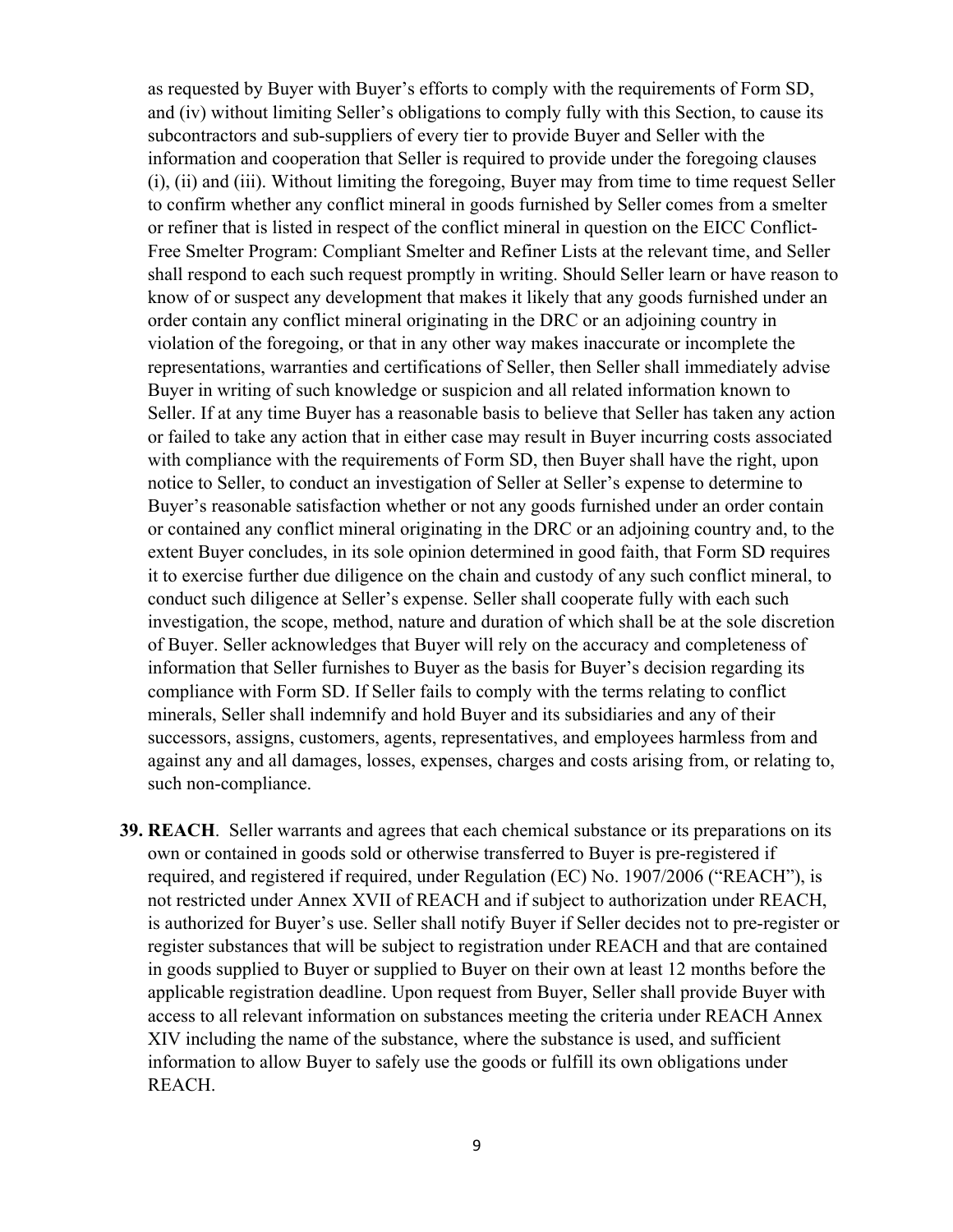- **40. ASBESTOS-FREE:** Unless stated in the order, no asbestos (as defined in FED-STD-313) is permitted in any goods supplied to Buyer.
- **41. ROHS-BANNED SUBSTANCES:** Unless stated in the order, goods may not contain substances banned under the European Union directives for the Restriction of Hazardous Substances ("RoHS").
- **42. PRODUCT SAFETY.** Seller shall take appropriate measures to assure goods are safe for use through the production cycles of Buyer and its customers.
- **43. SPECIAL REQUIREMENTS.** Seller shall comply with any other unique material or environmental requirements, specified in the order and related documents. Seller also is responsible for flowdown requirements established by Buyer's customers including corporate social responsibility behavior standards and product quality.
- **44. SCHEDULING OF DELIVERY**. All carriers are instructed to contact Buyer for a delivery appointment. Buyer's receiving hours are to be placed on all bills of lading along with the appropriate phone number for appointment.
- **45. INSURANCE.** Seller shall at all times, at its expense, carry and maintain "all risk" comprehensive general and products liability insurance coverage in amounts not less than as required from time to time by Buyer, but in all cases no less than coverage carried by companies such as Seller under similar circumstances. Upon Buyer's request, Seller shall furnish Buyer a Certificate of Insurance or a copy of the policies evidencing compliance with the above requirements. All required insurance shall provide for thirty (30) days prior written notice to Buyer of any cancellations and Buyer shall be named as additional insured and loss payee, as its interests appear.
- **46. INTEGRATION.** The invalidity in whole or in part of any condition of an order or the terms shall not affect the validity of other conditions or terms. No waiver of any condition of an order or the terms is effective unless explicitly approved by Buyer.
- **47. ASSIGNMENT.** Seller agrees that Buyer may assign to Buyer's customers any warranties given by or through Seller.
- **48. SURVIVAL.** All Sections of the terms survive any inspection, delivery, performance, acceptance or payment by Buyer of the goods or services.
- **49. LAW; VENUE; JURISDICTION.** Each order shall be governed by and construed according to the laws of the State of Illinois (without regard to its conflict of laws principles). Any claim or suit brought on any matter relating to the sale of goods or performance of services under an order shall be instituted and maintained only in a state or federal court of general jurisdiction in Cook County, Illinois, and Buyer and Seller waive any objection either of them may have to either the jurisdiction or venue of such court. Buyer and Seller irrevocably submit to the jurisdiction and venue of such court.